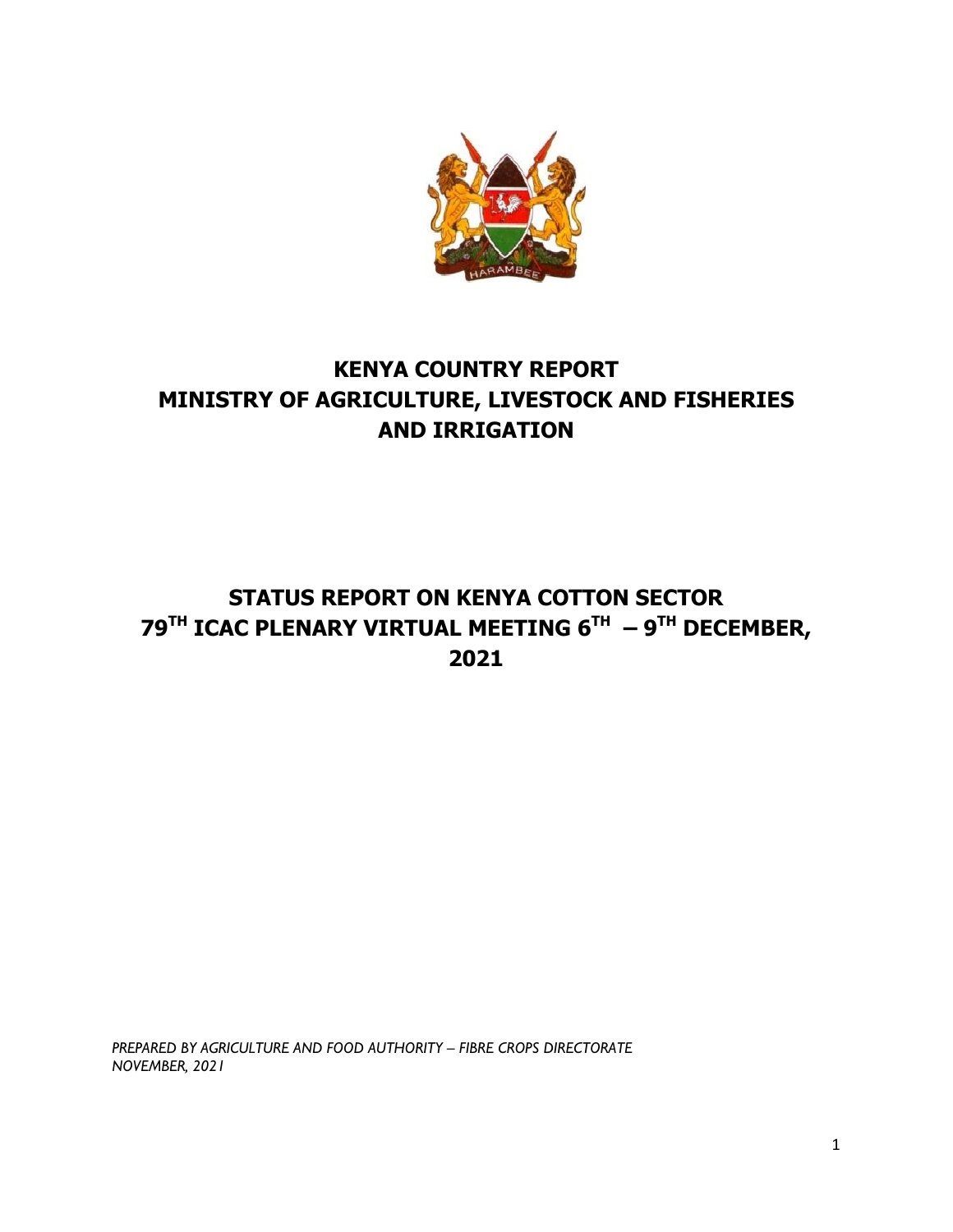#### **1.0 EXECUTIVE SUMMARY**

Due to limitations placed on the country by Covid-19 that came with budgetary constraints, the cotton sub-sector registered minimum growth in 2020 and 2021 seasons. Kenya declared its first case of COVID-19 in March 2020. Subsequently the Government imposed a number of restrictions that led to severe economic impacts especially to the rural farming communities including women and children. The situation resulted in major disruptions in food supply and demand, and shrinking of markets resulting from closure of major market centres in rural areas including institutional markets such as schools, hotels and local restaurants. There has been shrinking of also falling purchasing power of the population.

For cotton the disruptions of COVID-19 included limited access to inputs due to restriction of movement of value chain actors and labour especially machinery for land preparation. It made cost of inputs to escalate beyond affordability of many rural cotton farmers. Restricted movement also affected extension service delivery which impacted negatively on cotton productivity. During harvest there was reduced access to markets as key markets are ginneries situated outside main production areas. There were delays in collection, transportation and delivery of cotton to the ginneries. The cost of these delays was borne by farmers thus reducing incomes from cotton sales. As a result, the uptake on cotton planting in the following seasons of September /October 2020, March /April 2021 and September/October 2021 reduced tremendously resulting in low volumes of lint. The effects were experienced in the neighbouring countries also and have continued to date. This has resulted in rising cost of lint and today Kenya is importing lint from neighbouring countries at F.O.B price per Ton of USD 2500.

In general since market liberalization in 1991, the cotton-to-garment value chain in Kenya has lacked the structure and institutional dynamics required to compete globally or even with regional producers, and is far from realizing its real potential. Some of the key factors responsible for the sector's poor performance include: low quality seeds, periodic drought, volatile producer prices, high cost of pesticides, the collapse of co-operative societies, ginneries and former state-owned textile firms, and competition from synthetic fiber substitutes and cheap imports of new and second-hand clothes (Mitumba). The lack of certified seed has culminated to low productivity of the cotton crop. Some of the policy issues which impact on cotton production ecosystem in Kenya include lack of access to subsidies and credit for inputs and a liberalized price-*guiding mechanism* for harvested seed cotton.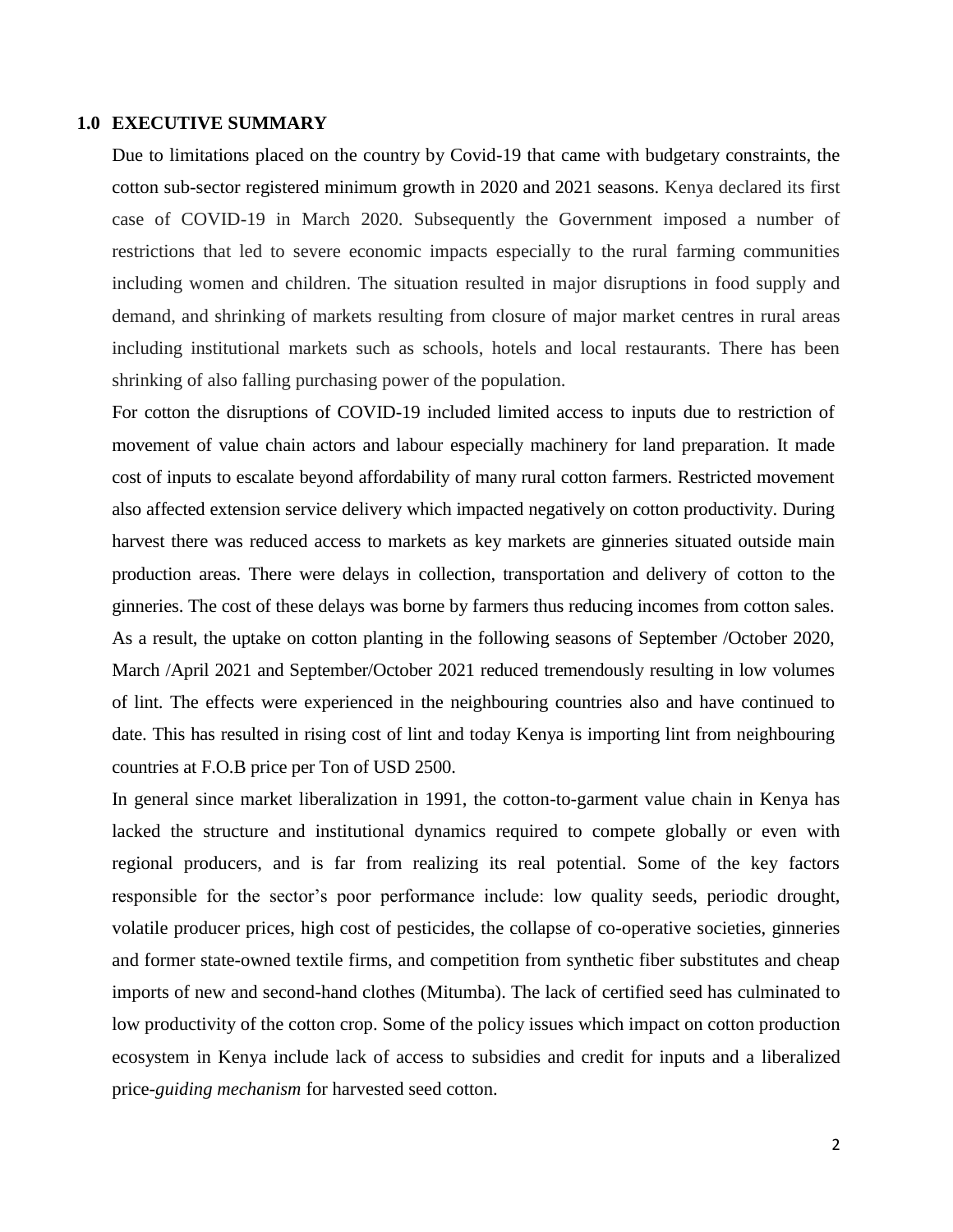Currently the country is producing an average of  $2,000MT - 4,000MT$  lint annually, (10,000 -20,000) bales against an actual consumption of 12,000MT lint (70,000 bales). Despite the sector's production and activities decline, cotton is still considered one of the few cash crops with real potential for increasing employment opportunities and food security through income generation in the Arid and Semi-Arid Lands (ASALs) of Kenya. The country is endowed with a well-developed textile industry that requires a constant supply of cotton lint. The textile industry includes; integrated textile mills and large-scale garment manufacturers many of which are operating below capacity with some closed down. However, the industry has significant potential to expand if cotton production and market conditions improve. The country's annual demand **potential** for cotton lint is estimated at over 200,000 bales. Therefore, the industry continues to import various material inputs mainly from the neighboring countries of Uganda and Tanzania for lint and also from the Far East for (Asia) for inputs in garments manufacture.

Production of cotton is undertaken in 50% of the 47 the counties in the country. There are 4 operational privately owned ginneries. In addition to the textile industry, seed processing stands out as a downstream industry for the sector, offering several potential business opportunities with respect to oil, animal feed and energy production. Both oil and animal feed production represent important market outlets for domestic cottonseed that can be exploited through value addition to improve earnings for farmers.

#### **1.0 INTRODUCTION**

Cotton is an industrial cash crop grown by small scale farmers in Kenya largely under rain-fed conditions. It is considered a strategic crop for communities in the ASALs (marginal areas). These areas have low potential for arable farming and the population living in these areas is resource poor. Cotton, being drought tolerant is grown in 24 counties which fall under arid and semi-arid areas. The cotton sub-sector has potential to employ 10 million people directly or indirectly, contribute to farmers' income for buying food and other family needs thus reducing poverty. The sub-sector provides raw material for local industries*; in textile, edible oil and livestock feed* as well as export markets to earn the country the much-needed foreign exchange.

To transform Kenya's agricultural sector, the Government formulated the Agricultural Sector Transformation and Growth Strategy (ASTGS); 2019-2029. Among the areas the strategy is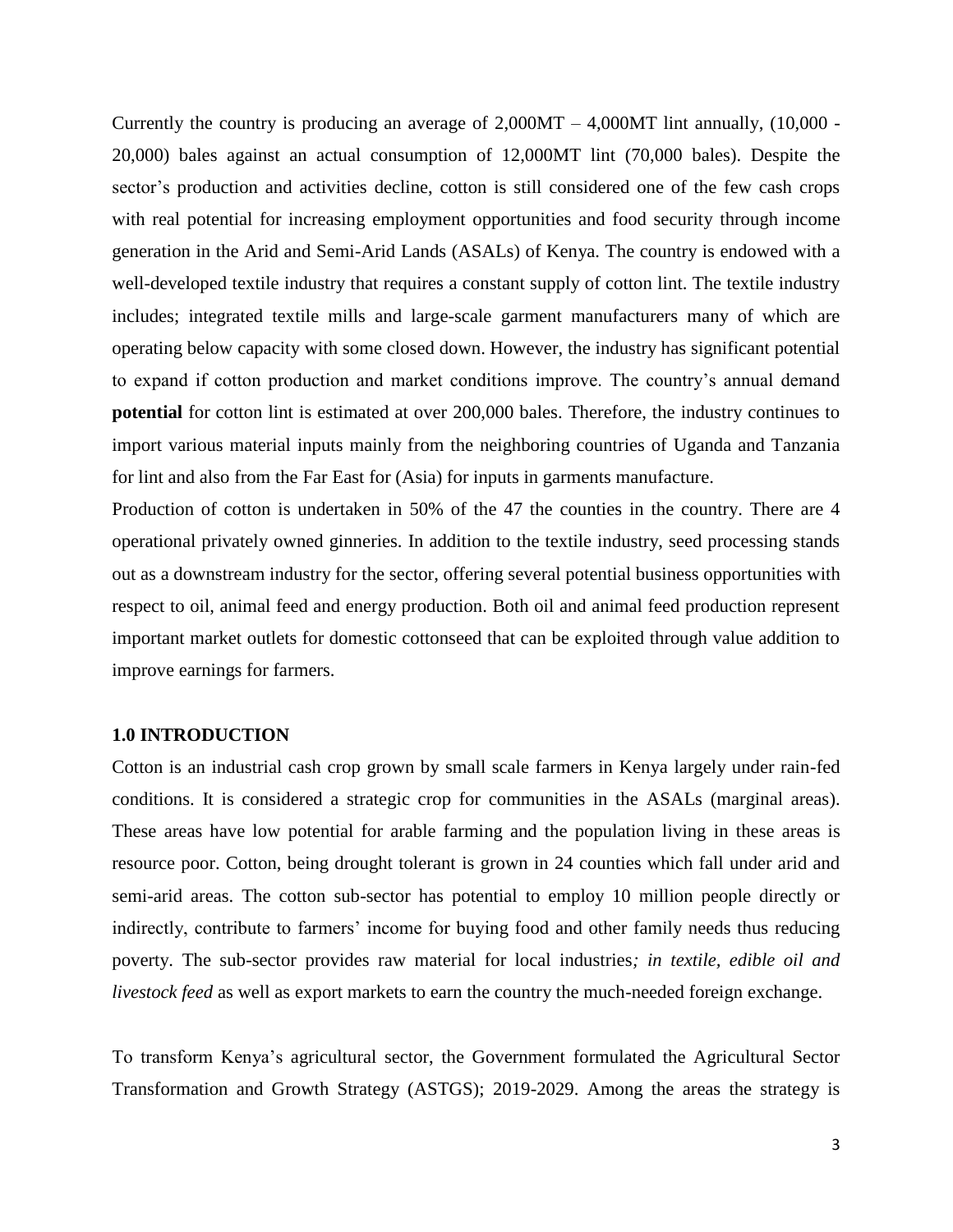anchored on is the belief that food security requires *a vibrant, commercial and modern agricultural sector* that sustainably supports Kenya's economic development and national priorities. Increasing cotton production as envisaged in the ASTGS and under the Big Four Agenda (B4A). Cotton will enable farmers to generate complementary and directly usable income that can be spent not only on food, but also on health care and school fees for children. Furthermore, increased cotton production will spur growth in the upper parts of the value chain and increase employment opportunities.

The B4A unveiled by the President in 2017 gave direction on the development of the country for a period of five years [2018-2022]. The strategy identified four pillars namely; affordable and decent housing, affordable healthcare, food and nutritional security, and manufacturing as the four key areas critical in raising the living standards of Kenyans. They pillars will propel the country into becoming an upper middle-income economy by 2030. Under the agenda, *cotton-togarment chain* has been identified as a driver to grow manufacturing sector from 9% to 15% of the GDP.

The government plans to support the textiles manufacturing industry through increased cotton production and productivity by introduction of new high-yielding cotton varieties and improving local certified seeds. Adoption of hybrids and other superior varieties from key sources such as; *Turkey, Israel, India and Pakistan among other sources* is also under consideration. The government will provide incentives to minimize barriers in the value chain that prevent *private sector capital* flow to enterprise and to cotton farmers. Targeted areas for cotton investment include*; large scale cotton production, modern ginneries and textile manufacturing plants*. In addition, governance of the *existing and new cotton co-operatives* will be enhanced to facilitate resource mobilization at the farm level.

#### **2.0 COTTON PRODUCTION**

There are approximately 40,000 smallholder farmers form the production base of the cotton industry in Kenya. This is a substantial decrease from over 200,000 when the industry peaked in the mid-1980s. The average landholdings are less than 1 Ha and occasionally the crop is intercropped with food crops. Despite the relatively low proportion area devoted to cotton by individual farmers, some farmers still earn over 60% of their incomes from the crop. Though in the past (*this has ceased from 2020 season*) all cotton farmers received targeted free seeds from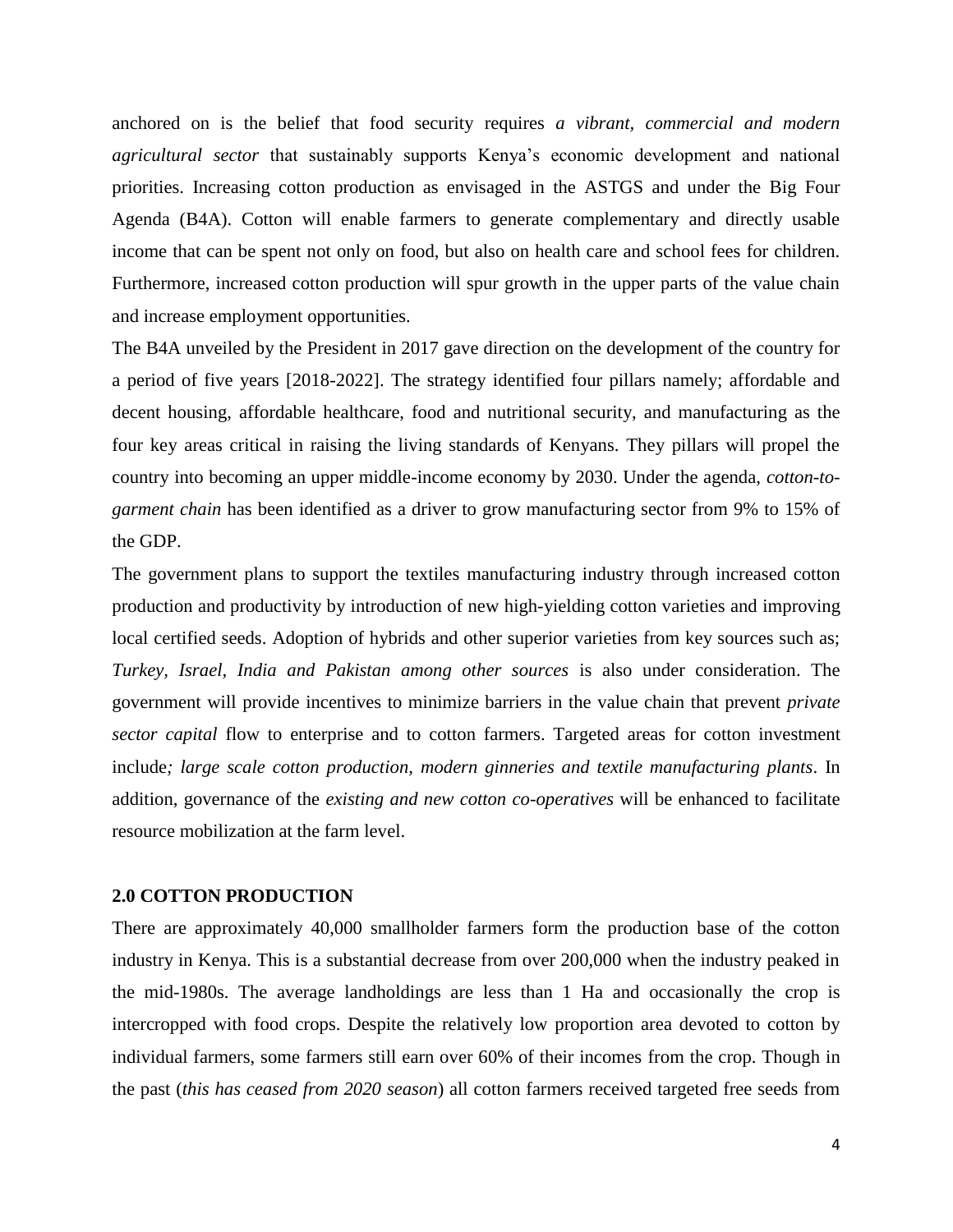the government, they also continue to obtain inputs from Agro-input dealers and occasionally from their local ginneries at high costs. Cotton is 100% harvested manually and roughly sorted for quality before being sold to ginners and agents.

After harvest, cotton is sold to a local ginnery that separate seed from fiber to produce cotton lint. The majority of ginneries purchase seed cotton directly from the farmers, while roughly 30% of seed cotton is sold to agents before being sold finally to ginners. Ginners are the key actors between producers and manufacturers, and their output of cotton lint competes with imports sold to the spinners by international cotton merchants. The local supply of seed cotton is not enough to meet ginning capacity. Before sub-sector liberalization, over 90% of Kenya's ginneries were owned by farmer cooperatives who also marketed cotton for farmers. However, most Cooperatives ceased operations after the sub-sector downturn when farmers transitioned away from cotton cultivation.

About 10% of ginned cottonseed is used for replanting as recycled seed, and the remainder is crushed by oilseed processors to make seed cake for animal feed and edible oil. Kenya has high domestic demand for vegetable oil and vegetable oil processing capacity has grown to more than 20 millers and refineries nationwide. However, in the recent past the processors/millers are on decline in favor of refineries. The downstream actors in the textile value chain are mostly small and micro clothing manufacturers. There are 22 export oriented garment manufacturing foreign firms. The main market for these companies is the US with 70% of these apparel companies selling over 80% of their products to this market.

## **2.2 Trends**

Cotton production in the country declined from a peak of 13,000 MT (70,000 bales) in 1986 to an average of 2,000MT (10,000 bales) in the last 2 years. In 2021 annual lint consumption by the textile mills is estimated at 8,000MT (41,200 bales) while the demand potential to meet our entire national requirements stands at about 26,000MT (140,000 bales). The country has a potential to produce up to 37,000MT (200,000 bales) of lint annually from 385,000 ha of arable land that is suitable for cotton growing. However, only about 20,000ha is currently being utilized for this purpose by about 40,000 farmers. There are two commercial cotton varieties in the country, namely; *HART 89M and KSA 81M* with a potential yield of *2,500kg and 2,000kg per hectare* respectively grown under rain-fed conditions. However, growers only realize an average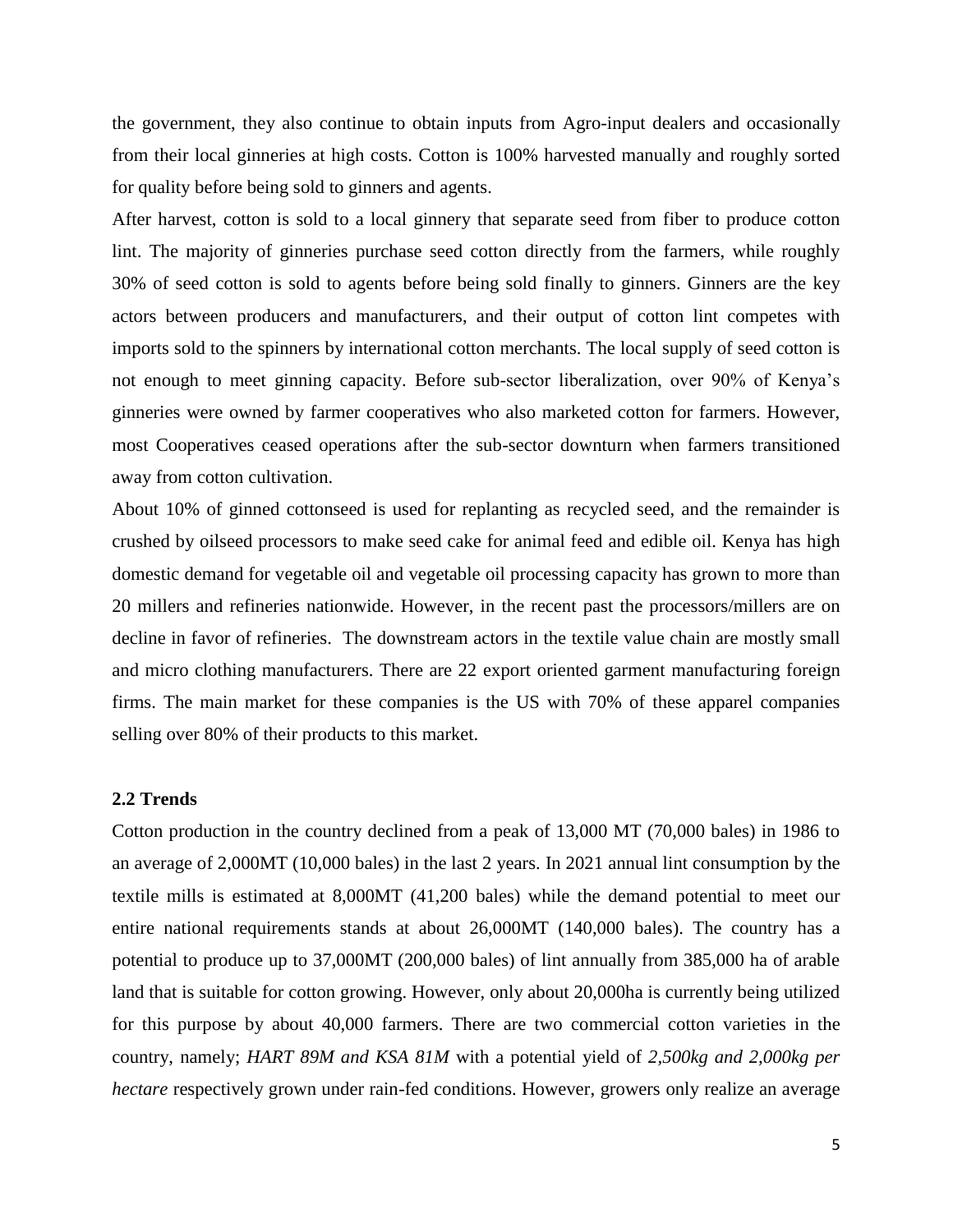yield of 572kg/ha. Under irrigated conditions, farmers produce an average of 1500kg/ha against a potential of 3500kg/ha.

The low yields are as a result of a myriad of constraints which have contributed to a high cost of production among them being high input cost and poor farming practices which include; poor quality seed, low application of fertilizers, and pesticides, poor extension services, poor processing and marketing services and inadequate market organization and credit systems. The national target is to increase production from the current 2,000MT (10,000 bales) to 21,000MT (113,500 bales) by the year 2025.This objective will be achieved by increasing acreage from the current 20,000Ha to 80,000 Ha in the same period. The seeds will also be improved from the local conventional fuzzy seeds to superior delinted cotton varieties including hybrids and certified local seeds.

| <b>YEAR</b>                         | 2015   | 2016   | 2017   | 2018   | 2019   | 2020  |
|-------------------------------------|--------|--------|--------|--------|--------|-------|
| Area (Ha)                           | 28,627 | 28,700 | 20,717 | 13,432 | 18,000 | 9,837 |
| Yield (Kgs/ha)                      | 650    | 550    | 570    | 400    | 170    | 350   |
| Seed cotton production (MT)         | 15,726 | 15,800 | 11,850 | 5,321  | 3,015  | 3,389 |
| Seed Cotton price (USD Cents/kg)    | 42     | 42     | 46     | 46     | 52     | 48    |
| Value of Seed Cotton (Ksh. Million) | 660    | 664    | 545    | 245    | 157    | 172   |
| Lint cotton (MT)                    | 5,200  | 5300   | 4,000  | 2,000  | 1,000  | 1,100 |
| Price of lint (USD $/Kg$ )          | 1.42   | 1.42   | 1.64   | 1.64   | 1.90   | 1.80  |

*Table 1: The production trend for the last six years is summarized in the table below.*

*Source; Fibre Directorate, AFA*

### **2.3 Cost of Production**

The cost of cotton production in Kenya is comparatively high due to low productivity. Average yields are below those achieved by other producers, mostly due to; *poor seeds, reliance on rainfed farming, high exposure to pests, inadequate financial resources and poor management practices*. Between 2006 and 2018, lint yields in Kenya averaged 196kgs/Ha. Kenyan farmers lack the requisite domestic support systems to make them access inputs and improve productivity in order to lower production cost per unit and enhance farm gate earnings.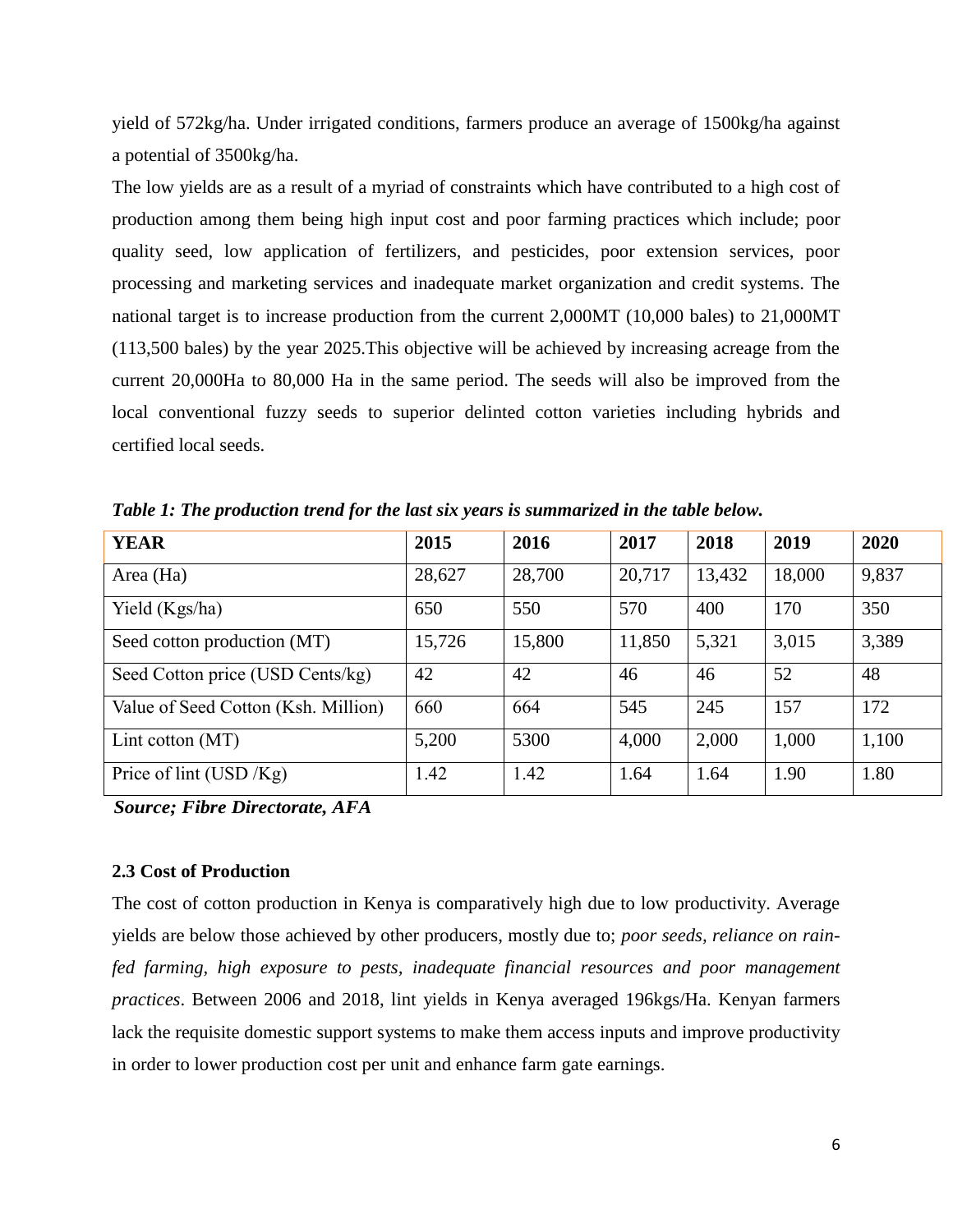#### **2.4 Cotton Sub-Sector Main Challenges and Issues**

The cotton-to-garment value chain was once a key contributor to Kenya's rural livelihoods and foreign exchange earnings. However, since liberalization in 1990s, cotton production has suffered in terms of production and productivity. Domestic cotton seed and lint production is well below demand for seed-oil and textile-apparel industries. Though in the past the government has included the cotton sub-sector in a number of its strategic growth plans, targeted support initiatives have been lacking or are not properly coordinated.

The following are key issues and challenges in the sub-sector: -

- a) **Lack of superior cotton seeds.** There is low productivity (572kgs/Ha.) due to the use of local recycled fuzzy cotton seeds. The returns to farmers are low and the cotton produced is uncompetitive against imports from neighboring countries.
- b) **Low prioritization of cotton crop development in County resource allocation.** Most of the cotton growing counties have not included the cotton in their County Integrated Development Programs (CIDPs). In this regard, the plan and strategy to develop cotton is lacking.
- c) **Lack of funding for research to produce superior cotton seeds.** KALRO is inadequate in both structural, equipment and funding capacity for Research and Development of superior Seeds (Bt cotton seeds, hybrids and certified local seeds). The institution lacks modern equipment in cotton seed research and production.
- d) **The availability of superior seeds is currently limited to few International suppliers.** The current status of the industry is not attractive to private sector investment and competition in the supply of superior seeds. This makes the country to depend on expensive and often inefficient import supply markets.
- e) **Lack of extension services at the Counties**. Extension service is a critical missing link in the cotton production in all the cotton producing counties. Absence of quality extension services for farmers is a major hindrance in achieving the desired cotton production, productivity and quality.
- f) **Collapse of Cotton Ginneries**. There is limited ginning capacity with only four operational private ginneries across the 24 cotton growing counties. This severely affects the processing and marketing ecosystem thus limiting the sub- sector's capacity to grow.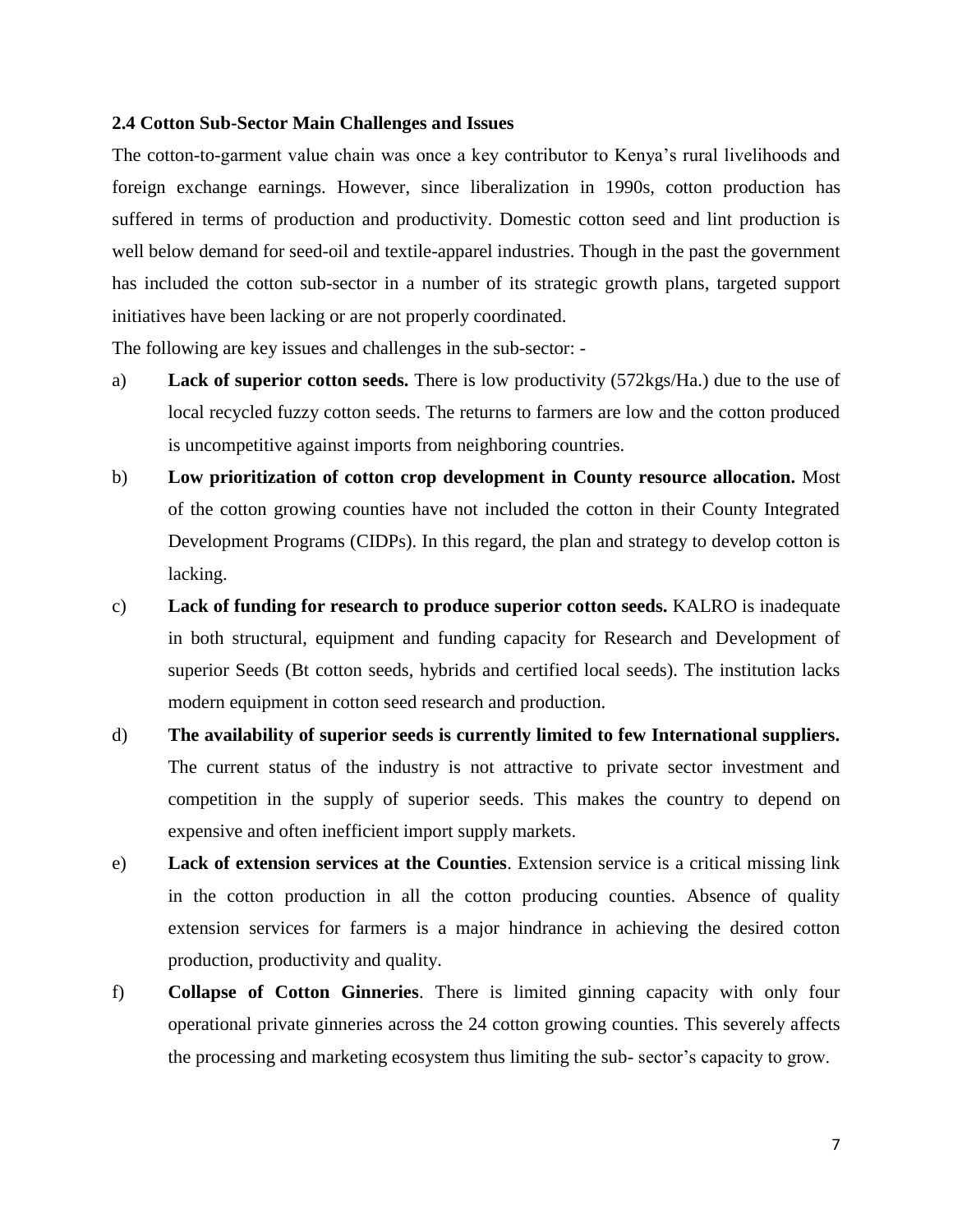- g) **The diversified and scattered nature of cotton growing counties and growers**. Cotton is grown by smallholder farmers on farms of less than one (1) Ha which are scattered over vast areas in all cotton producing counties. This denies the sector essential economies of scale and efficiency.
- h) **Weak aggregation system for economies of scale.** Farmers lack the capacity to aggregate their produce as well as acquire inputs in bulk. This denies the farmers the bargaining power in the marketplace and increases their cost of production.
- i) **High cost of production for cotton in Kenya**. Cotton is a resource-intensive cash crop. In Kenya there is low application of inputs; fertilizer and pesticides despite having low soil fertility, poor quality seeds and extension service system. This leads to low yields thus increasing the unit cost of production hence making Kenyan cotton uncompetitive in the region.
- j) **There are inadequate value addition facilities**. The existing ginneries are not integrated for by-products processing (value addition). This lowers the earnings to the ginners and consequently to the grower.
- k) **Lack of empathy in Contract farming in the cotton value chain.** Ginners and Millers are not willing to enter into contract farming with growers because of price uncertainty and quality assurance from growers.

# **3.0 Cotton Sub-Sector Revival Plan**

The current legal and regulatory framework is inadequate for revitalization and revival of the industry. It does not provide the needed environment for cotton sector revitalization process hence the need for a revival plan. The following are the general objectives of the cotton revival plan: -

- Creating a cotton sector that produces high quality competitively priced cotton to support the local textile industry while reducing dependency on imported cotton;
- Improving quality, affordability and availability of locally produced superior cotton seeds by supporting local research, and also through commercialization of local production in partnerships with seed technology firms;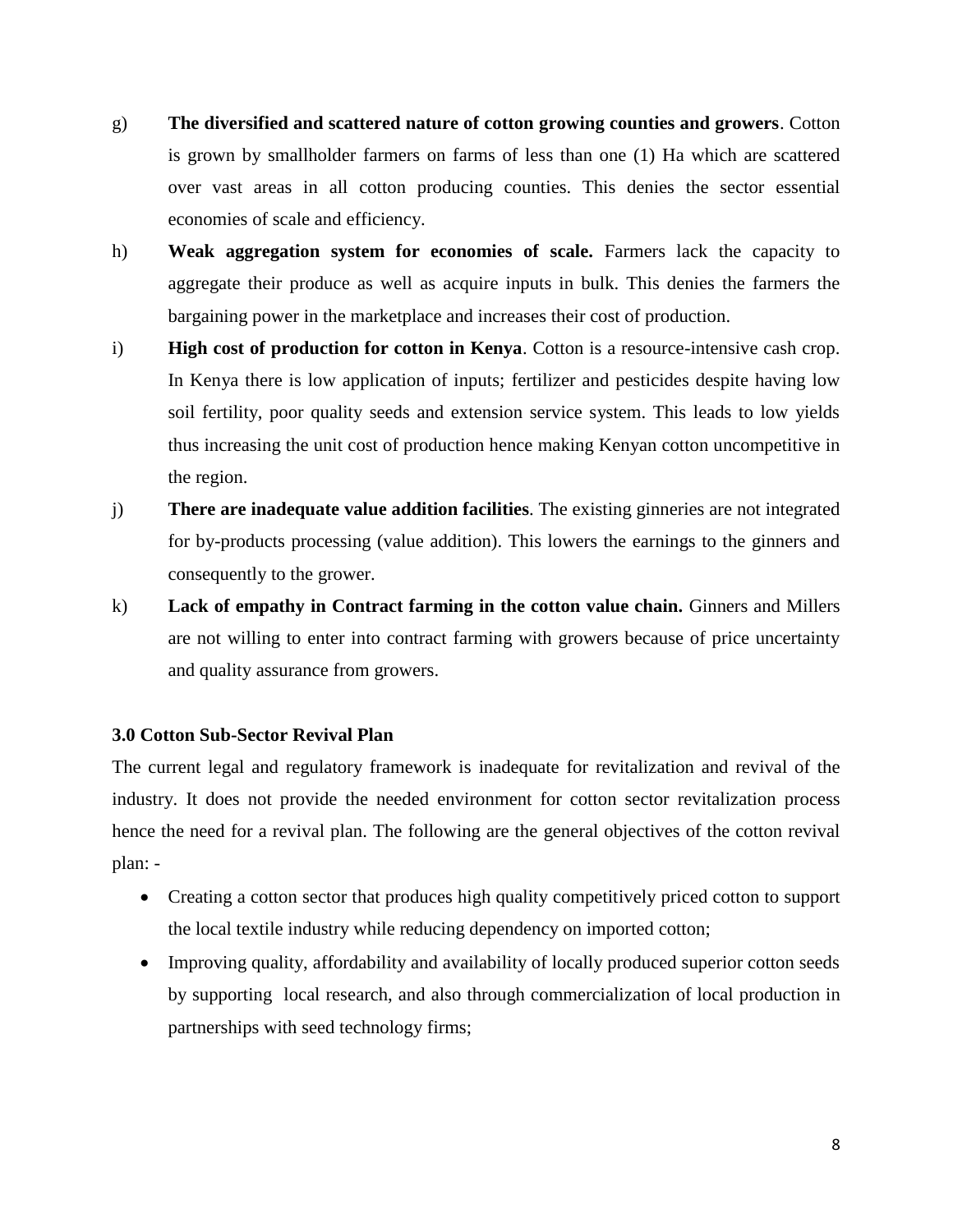Encouraging County Governments to play their full roles in supporting cotton farmers through expert crop husbandry and effectively managed farmers coperatives and Unions, while ensuring availability of efficient ginning capacity.

The guiding policy of the plan is to support cotton growing county governments to develop a high productivity modern cotton sub-sector through the following strategic interventions;

- Clustering counties into viable production, processing and marketing units;
- Availing high quality cotton seeds;
- Establishing adequate ginning capacity;
- Strengthening of farmer organizations/Co-operatives; and
- Enhancing cotton extension services and research.

To achieve this, the country has drafted a *legal and regulatory framework* for cabinet discussion and already the Crops (Fibre Crops) Regulations, 2020 are being implemented to facilitate creation of an enabling environment for cotton development. The Plan proposes the following policy and other actions by both the national and county governments for early revival of the cotton sub-sector within the period 2021-2025: -

- a) For the purposes of cotton value chain synergies and strategic resource planning, cotton growing counties are clustered as follows: -
	- **Western** (Busia, Siaya & Bungoma**)**;
	- **Nyanza** (Kisumu, Homa Bay & Migori);
	- **North Rift** (Elgeyo/Marakwet, Baringo, West Pokot & Turkana);
	- **South Coast** (Kwale, Taita Taveta & Kilifi);
	- **North Coast** (T/River & Lamu);
	- **Lower Eastern** (Kitui, Makueni & Machakos);
	- **Upper Eastern** (Muranga, Embu, Kirinyaga & T/Nithi); and
	- **Upper Upper Eastern** (Marsabit, Isiolo, Meru & Laikipia).
- b) **With the covid - 19, implement a one-off stimulus of supply of superior cotton seeds by the government from approved sources**, to be distributed to farmers in selected cotton growing counties in the period 2020-22. Some 16.3 MT of Bt. hybrids were planted under regulated demonstration trials covering 10,000 acres in Eastern Region in September/ October 2020 season.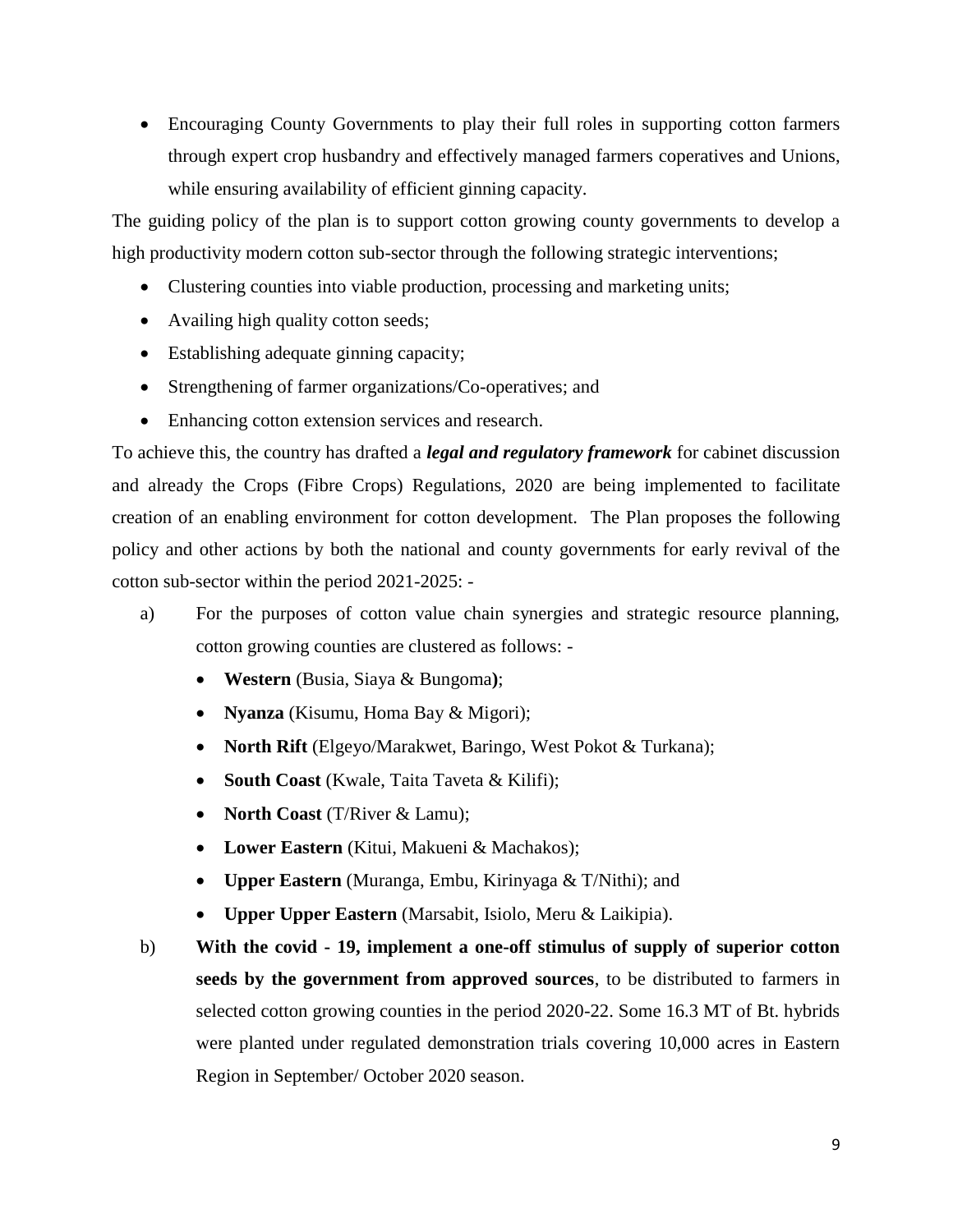- c) **Establish local capacity for Research and Development of superior cotton seeds**. Kenya Agricultural and Livestock Research Organization (KALRO) will be adequately funded to upgrade their capacity to locally produce superior quality cotton seeds. KALRO will collaborate with other relevant research institutions and international commercial seed merchants for the acquisition and transfer of seed technologies. This will enable the country to develop security of superior seeds supply by reducing reliance on imports. Funding for local seed development by KALRO will come from levies charged by the new Fiber Crops Authority, and any taxes levied on seed imports.
- d) **Create a competitive market for the supply of superior seeds**. This will ensure the availability of superior quality seeds subject to regulatory approvals and farmer preferences.
- e) **Include cotton crop development in County Integrated Development Plans (CIDPs).** Agriculture is a devolved function to county governments. Counties with potential for cotton growing to prioritize the crop in comprehensively resourced cotton development programs that will be included in their CIDPs.
- f) **Improve extension services at the Counties**. Curriculum will be **developed** to train extension service providers in partnership with county governments and other relevant training institutions to support farmers in respect to cotton crop husbandry.
- g) **Establish sufficient modern ginning capacity.** The government recommends establishment of an initial 6 ginneries in identified clusters supported by both the private sector, national and county governments to spur cotton sector growth. The factories are to be established in; *Kwale, Lamu, Embu, Meru, Homa Bay, and Bungoma* counties. The proposed ownership and management structure is a joint venture between private sector, county governments and farmer co-op unions.
- h) **Strengthen farmer cooperatives for product and input aggregation.** In partnership with County Governments, farmer cooperatives will be strengthened for product and input aggregation to improve economies of scale. This will also create a conducive ecosystem for production, processing and marketing through the co-operative business model to improve farmers' earnings.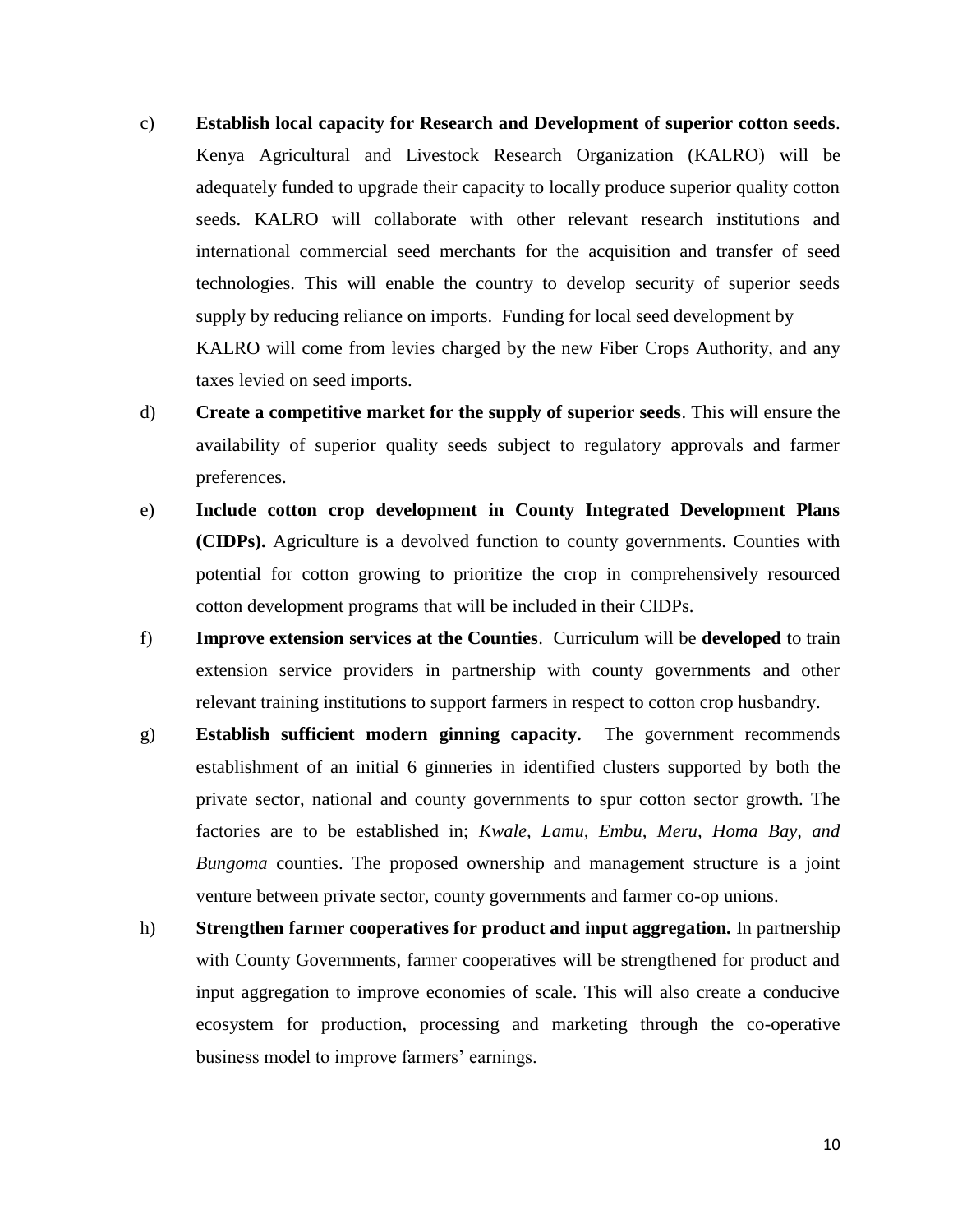- i) **Enforce Contract farming system in the cotton value chain.** It is recommended that the new regulations under the Fibre Crops Authority Bill will enforce contract farming between Ginners, Millers and cotton growers to build business relationships for sustainable cotton production.
- j) **Support Farmers to improve cotton yields.** Through county governments and cooperatives farmers to be assisted with the correct crop husbandry and reasonable inputs costs including credit. This will permit increased yields and lower unit costs of production.
- k) **Integrate ginning factories for by-products value addition**. Secondary by-products such as cotton seed oil, animal seed cake and fuel processing to be encouraged to increase economic value and earnings to ginners and cotton farmers.
- l) **Fast-track passing of the Fibre Crops Bill 2021**. The revival of the cotton subsector will greatly depend on how fast the bill and the envisioned regulations are fasttracked. The bill will establish an independent legal and regulatory framework that will allow efficient development and promotion of the industry, while providing an effective environment that reassures private investors.
- m) **Establish a Cotton Revival Monitoring Unit for Cotton Revival Implementation Plan.** To ensure implementation of the cotton revival program, a *Cotton Revival Monitoring Unit* will be established to oversee the implementation of the plan.

## **4.0 IMPROVED/SUPERIOR COTTON VARIETIES**

Cotton production is low due to among others, the characteristics of current local commercial varieties. Varietal performance is determined by various factors which require adaptation. Development and evaluation of new cotton varieties is a key strategy in this revitalization process. Currently there are two locally developed, evaluated and released commercial cotton varieties, namely; HART 89M (Eastern Region) and KSA 81M (Western region). These varieties have been in existence for commercial production for more than three decades.

The following hybrid cotton seeds have been evaluated and released for commercial production; *Hazera seed, (HA701 and HA211) and MAHYCO seed (C570, C571, C567 & C569)*. Similarly, improved Bt. cotton hybrids for bollworm resistance have been introduced for evaluation under appropriate protocols. All these provide a basket of options for the revitalization of cotton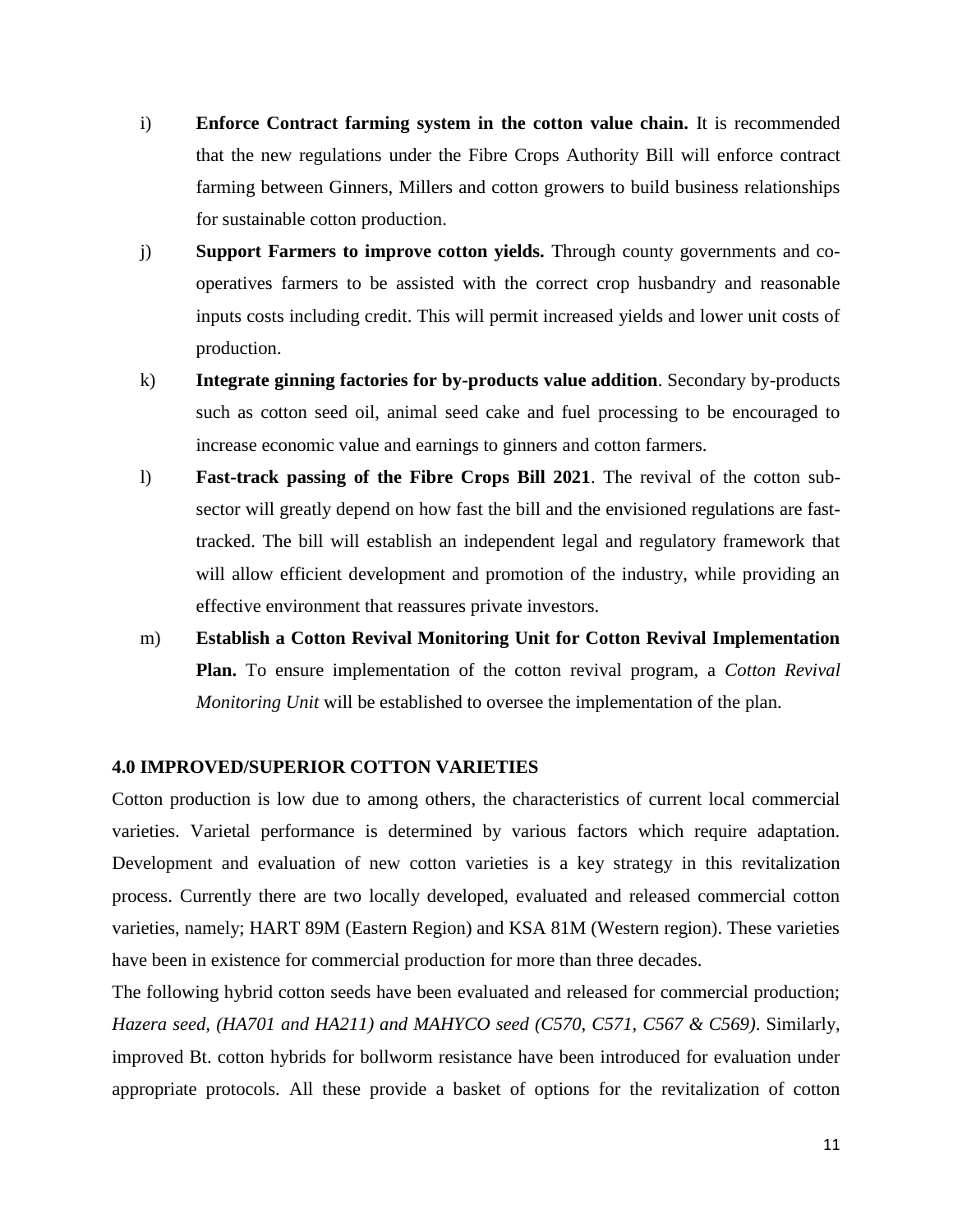production in the country. Hybrids are higher yielding but have a higher moisture demand and nutrition. Therefore, hybrid seed cotton production will be mapped out and targeted to specific locations with requisite infrastructure to ensure successful production. They also require more fertilizer and pesticides and individual grower ability to adequately manage the crop will be important. To increase output, the area planted with certified seeds will be increased progressively while reducing area under conventional recycled seeds targeting to achieve a minimum of 80,000 acres planted with local certified and superior seeds by 2025.

#### **4.1 Current progress on BT Cotton Commercialization**

Following completion of the confined field trials (CFTs) by KALRO in 2015, an application for environmental release was submitted to the National Biosafety Authority (NBA). In 2016, NBA issued a limited approval for National Performance Trials (NPTs) subject to the applicant conducting an Environmental and Social Impact Assessment (ESIA). The NPTs were carried out by the Kenya Plant Health Inspectorate Service (KEPHIS) where four (4) Bt. cotton hybrids were evaluated under appropriate protocols. The ESIA was thereafter undertaken in 2020 by the proponent (Bayer East Africa Limited) and a report filed with National Environmental Management Authority (NEMA). The report was reviewed in November 2020 where a number of issues were raised. In February 2021, environmental release and commercialization of Bt. cotton was approved by NEMA.

#### **5.0 Legal and regulatory framework**

To enhance efficiency in the sector, the government is in the process of establishing a legal and regulatory framework that will establish the Fibre Crops Development Authority, thereby withdrawing Cotton (and sisal) from Agriculture and Food Authority (AFA). This will provide for the development, regulation and promotion of the Fibre crops industry focussing on the following areas;

- a. Roles of the National and County governments on regulation, development and promotion of Fibre crops
- b. Registration and Licensing of players in the Fibre Crops industry
- c. Quality assurance of fibre crops produce and products
- d. Establishment of a Fibre Crops pricing committee